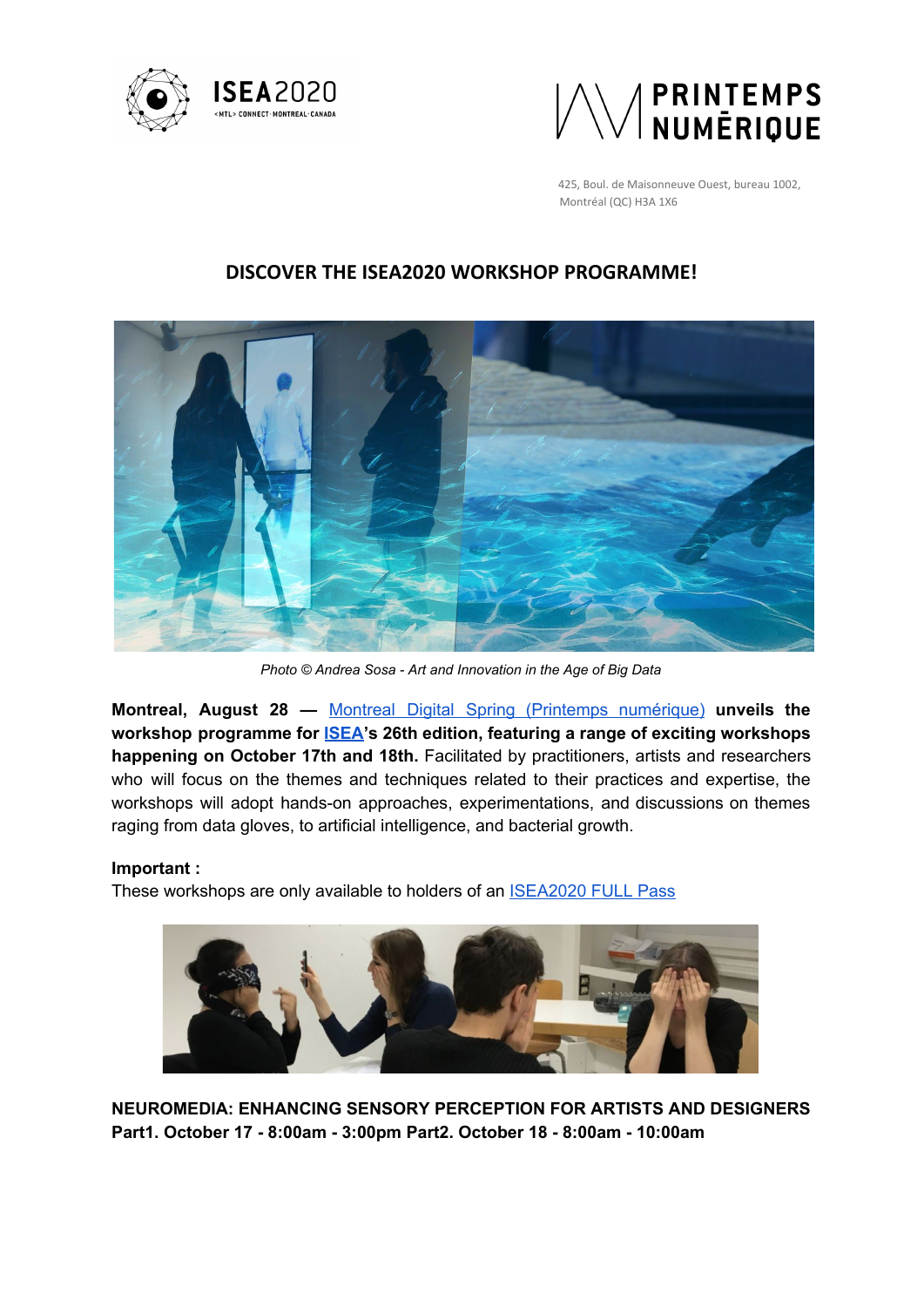



This workshop offers a unique blend of sensor systems lab exercises from neuroscience, media arts and design to context ideas. Participants must apply in pairs to physically work together on their sensory perception projects. The pairs will meet virtually with the other workshop members to facilitate and attend presentations, and compare results.

## With **Jill Scott and Marille Hahne**



# **DATA GLOVES Part1. October 17 - 8:30am - 4:30pm Part2. October 18 - 8:30am - 4:30pm**

In this workshop, participants will manufacture their very own pair of "Data Gloves," economic and open-source alternatives for advanced and detailed interaction of VR environments. Participants will have access to all the designs and codes necessary to operate the "Data Gloves" and will be taught how they are built.

#### With **Hugo Vargas**



# **DYNAMICS OF PERCEPTIONS - ENGAGING WITH THE FELT EXPERIENCE OF TEMPORALLY DYNAMIC ALGORITHMS October 17 - 9:00am - 12:00pm**

This workshop looks at the relationship between machine subjectivity and human subjectivity expressed temporally through artistic media, and features a series of short presentations, experiments and discussions.

With **Alexandre Saunier, David Howes, Christopher Salter, and Joseph Thibodeau.**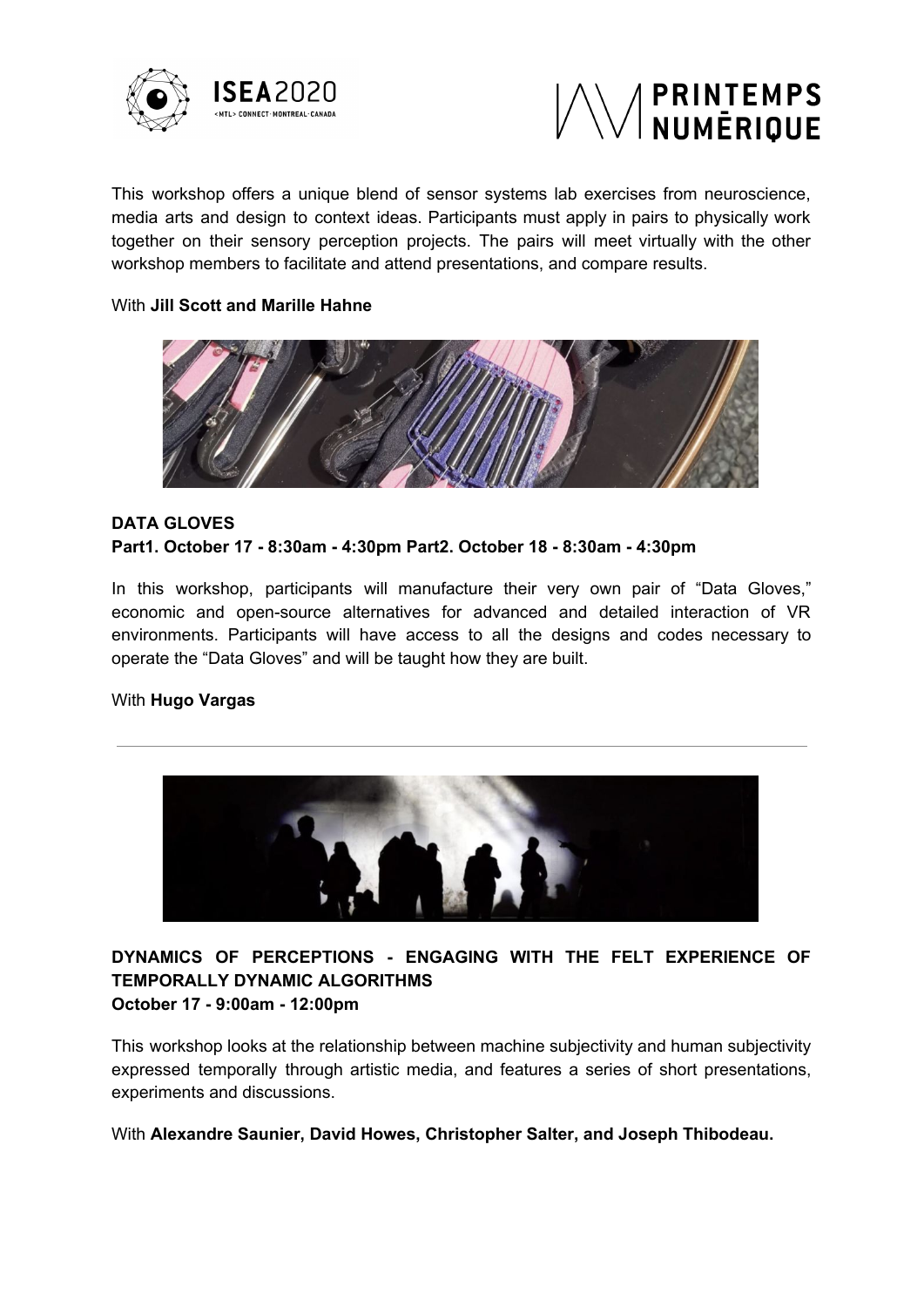





# **ART AND INNOVATION IN THE AGE OF BIG DATA: DESIGN OF INFO-OBJECTS AND INTERFACES FOR DATA VISUALIZATION**

**Part 1. October 17 - 9:30am - 12:00pm Part 2. October 18 - 1:00pm - 2:30pm**

This workshop focuses on data and representation, and will present a step-by-step approach to identify significant patterns in datasets and to explore innovative methods to make insights visible and tangible. Water will be the central theme for this edition.

## With **Andrea Sosa, Everardo Reyes, and Homero Pellicer.**



## **NETWORKED ART PRACTICE AFTER DIGITAL PRESERVATION October 17 - 10:00am - 3:00pm**

This workshop traces the edges and boundaries of the preservation of both analogue and digital networked art practice. Participants will collectively identify questions addressing digital preservation (including 'preventative conservation' and record-keeping) and work in groups to develop novel approaches, leading towards a greater understanding of the networked conservation concerns of a diverse range of work.

With **Roddy Hunter and Sarah Cook.** Joined by guest practitioners.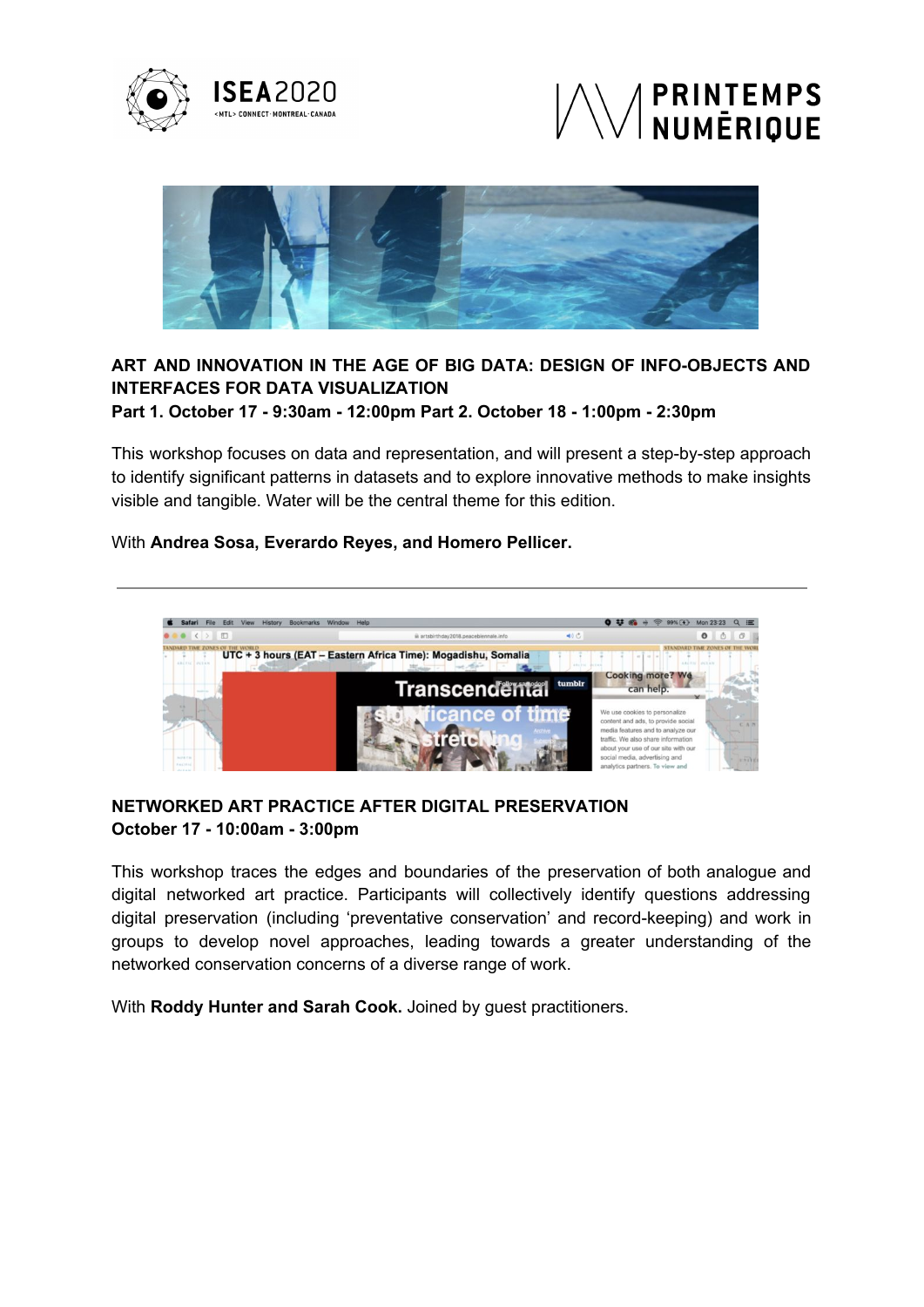





# **PLAYFUL INVESTIGATIONS ON MULTIPLE SCALES October 17 - 10:30am - 2:30pm**

The city operates on different scales: bikes, people, houses on street level; traffic and communities on neighbourhood level; infrastructure on the city level. This workshop playfully investigates transformations and frictions that occur when instruments that help to make sense of higher scale phenomena are introduced.

## With **Viktor Bedö and Ida Toft.**



# **THE HUMAN SEARCH ENGINE: A MILLENNIAL TOOLKIT 4 ASSOCI@IVE EXPLOR@ION**

**Round#1. October 17 - 11:00am - 1:00pm / Round#2. October 18 - 11:00am - 1:00pm**

The workshop is aimed at participants looking for a middle-ground approach towards online life. We offer a toolkit to those who wish to neither disconnect nor let habit-forming technologies run their lives. We believe we can "deprogram" these technologies in a way that empowers us.

#### With **Carmel Barnea Brezner Jonas and Gabriel S Moses**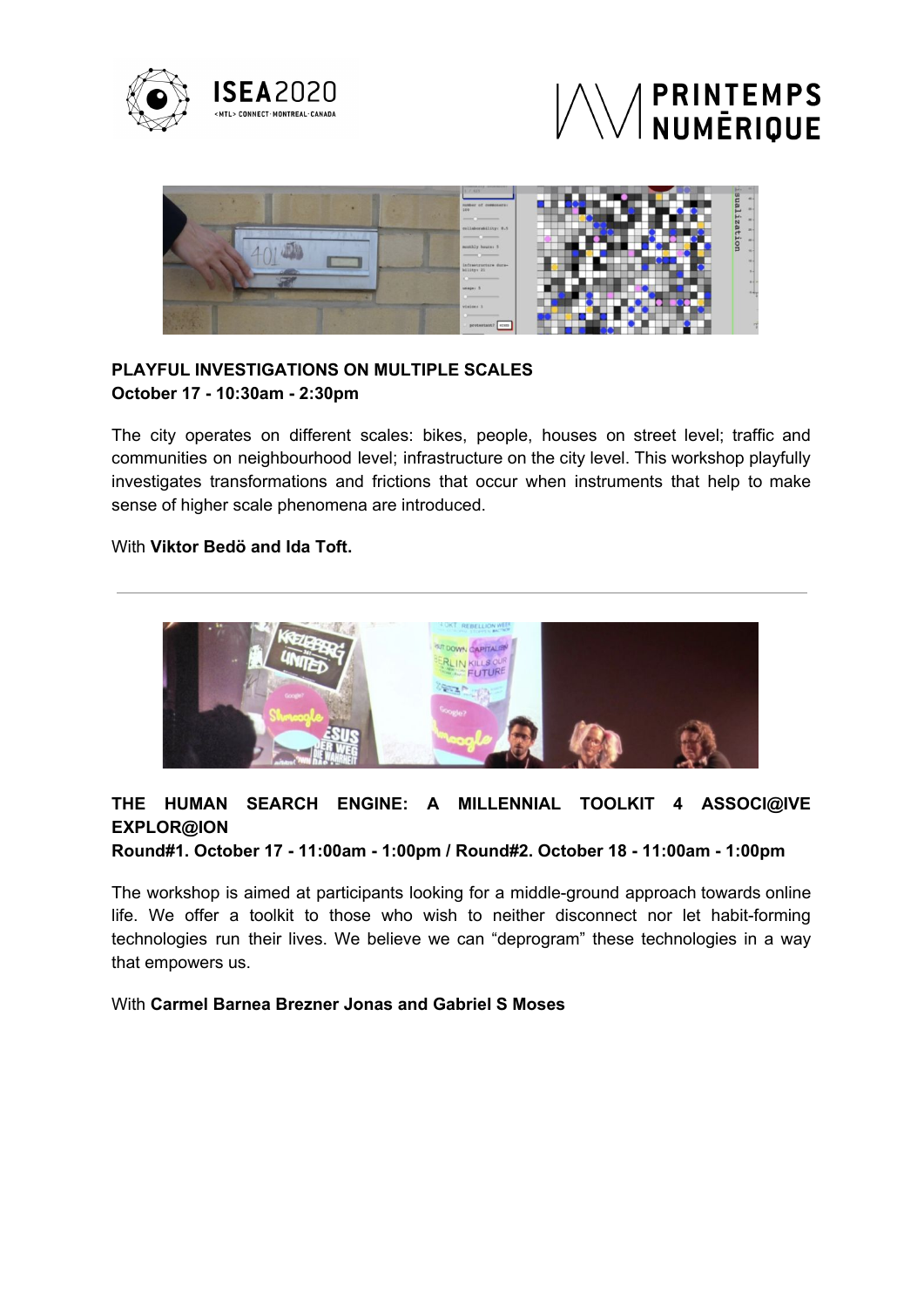





# **EMPIRES, VILLAGES, ECOLOGIES OF EXPERIMENTAL PRACTICES October 17 - 11:30am - 1:00pm**

This workshop invites participants to take creative leaps through experimentation in telematic, embodied learning to break outside the box of traditional pedagogy and electronic art, because extraordinary times and complex problems call for extraordinary vision and groundbreaking solutions.

## With **Diana Ayton-Shenker and Xin Wei Sha**



## **AVATARS IN ZOOM FOR ALL! (A HANDS-ON TUTORIAL) October 17 - 1:00pm - 3:30pm**

This is a hands-on participatory tutorial, where you will create deep-fake videos using your own materials, and play with various options of becoming an online avatar.

## With **Eyal Gruss**